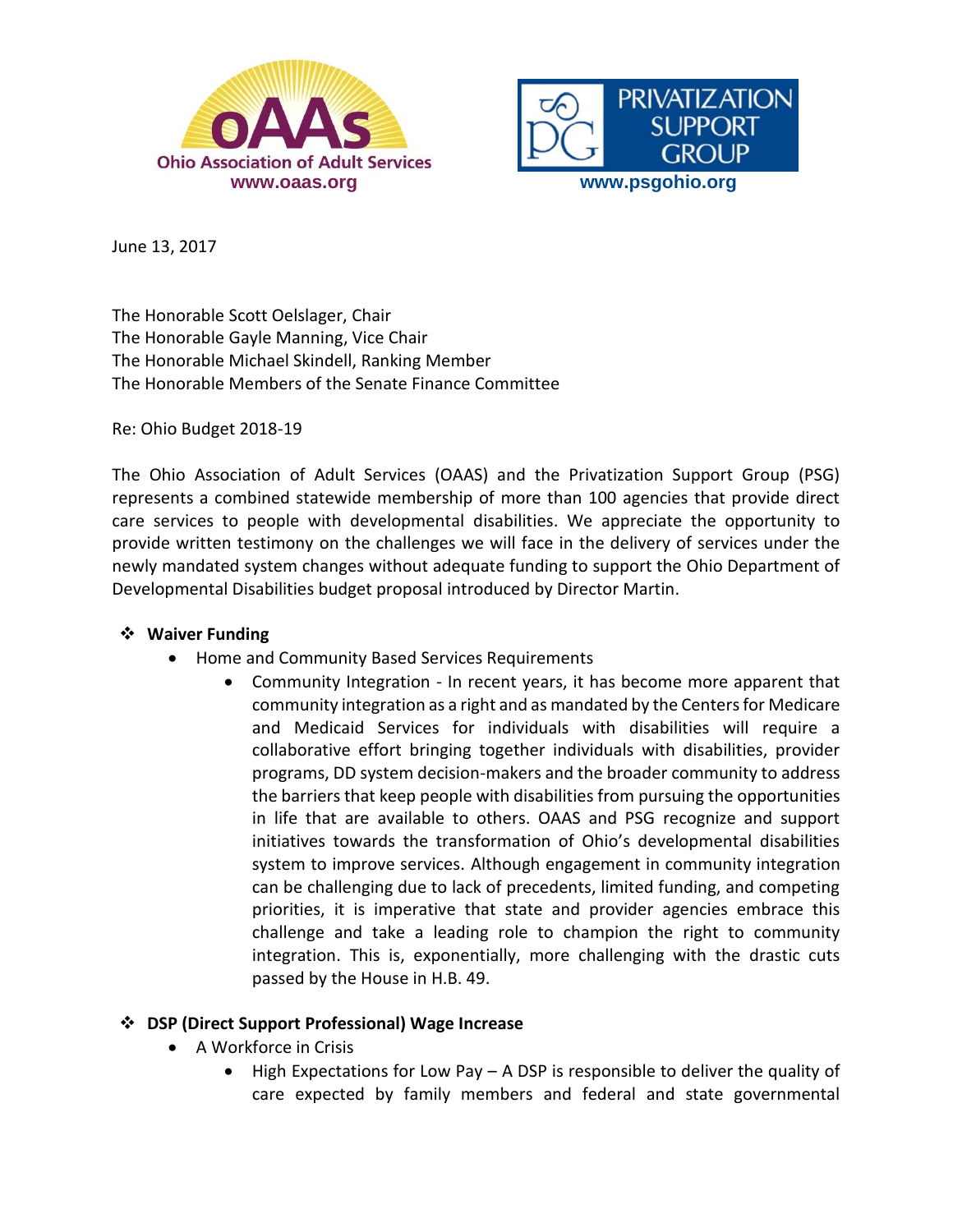agencies which includes; implementing service plans, assuring health and safety, administering medications, and providing personal care for approximately \$10.00/hour. There are many DSP's who have been providing services for much of their working life and have the heart, and most likely, other financial support to be sustainable in the position. However, in the current workforce environment, more often than not, because the wage does not support a living, DSP's cannot afford to work a job because it feels good; and the reality is they say that they just "don't get paid enough to do this job".

- In-Demand Occupation Ohio Means Jobs "In-Demand Occupations" allows employers to utilize WIOA funds for training for those positions. It is evident we are experiencing a workforce crisis shortage, and people are being denied services because providers just do not have the staff to cover shifts, especially for HPC services. A wage criteria must be met at 80% of the state wide median wage which is \$13.47. The average wage for DSP's is \$10.15 per hour according to 2016 Staff Stability Survey results.
- Compromised Quality
	- Lack of Continuity For the effective provision of services and care, it is crucial and humane for the recipient of services to develop positive, trusting relationships with a DSP who may be providing intimate care. However, DSPs can often earn higher wages in other fields, leading to high turnover and the need for relationship building to start again from the beginning. It is not realistic to think that a typical DSP will keep a low-paying job because they love caring for people. It is an unfortunate cycle in which the workforce turns over at a rate of 45% nationwide according to the National Core Indicator's 2016 survey.
	- Inexperienced DSP's a mandate of more training is not the answer; DSP's need the hands-on experience that longevity in the field provides.
- Overtime burden
	- Employee Burnout When a DSP separates employment, the burden falls upon the other DSP's to cover shifts, often resulting in overtime. For smaller agencies, this impact is greater because there are less DSP's to pick up the hours.
	- Inadequate rates From a business perspective, providers must find the "sweet spot" in the bottom line which can mean reducing volume, thus reducing overtime expense. This means making difficult decisions on whether to pay overtime wages which the rates do not bear, or giving up contracts in order to pay straight time in alignment with the rates. The latter means people may go without necessary services.
- Putting this all together, we urge our legislature to:
	- Use the term Direct Support Professional or DSP in all of their communication, information, legislation, and materials.
	- Address the DSP workforce shortage crisis by increasing wages for DSP's.